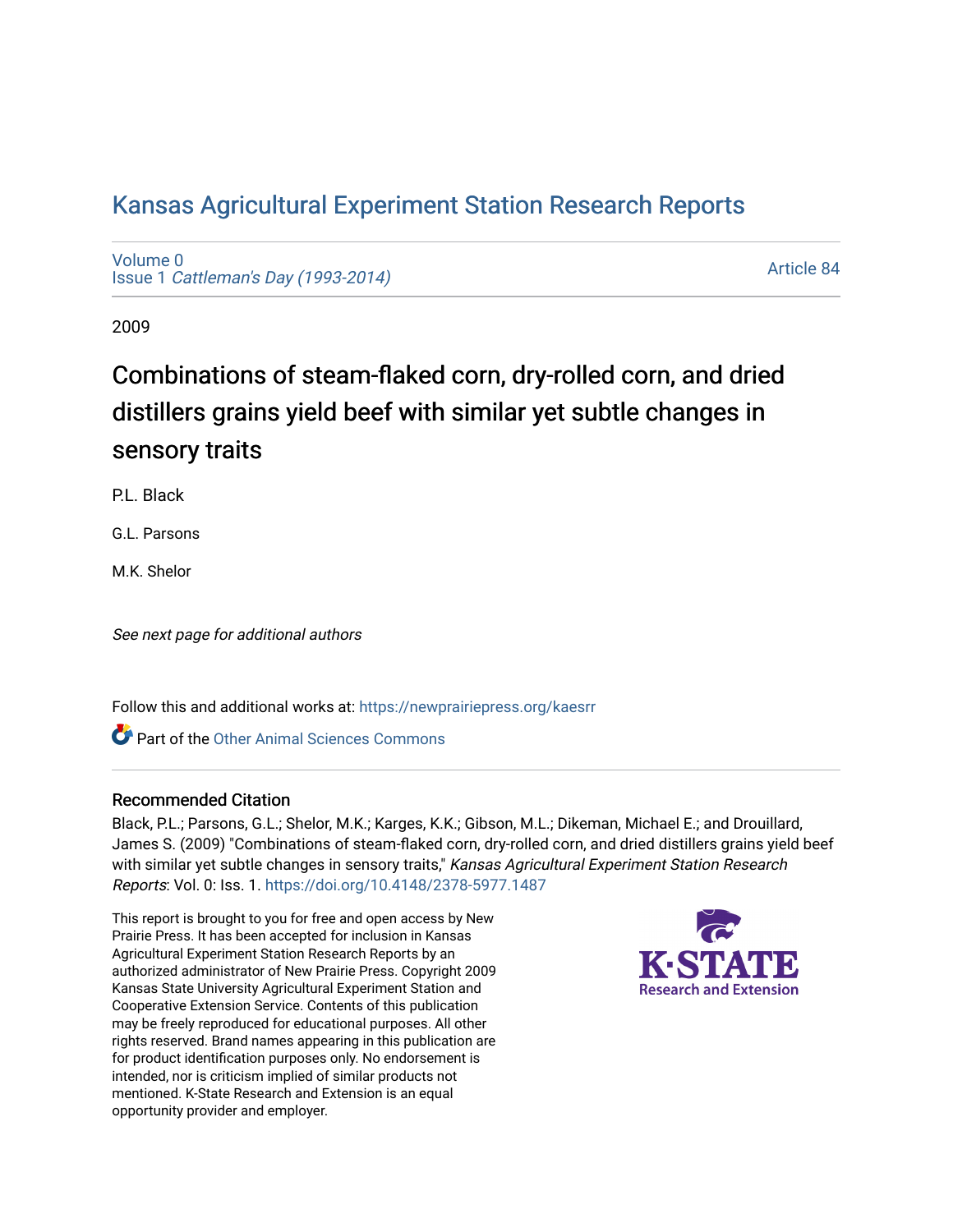## Combinations of steam-flaked corn, dry-rolled corn, and dried distillers grains yield beef with similar yet subtle changes in sensory traits

### Abstract

Rapid expansion of fuel ethanol production has made available abundant supplies of distillers grains with solubles, which are well-suited as a substitute for cereal grains in finishing cattle diets. Several recently reported experiments have revealed that feeding distillers grains may have adverse effects on carcass value as a result of the tendency to produce carcasses with lower quality grades and/or higher yield grades. The effects on quality grade have been most evident in flaked-grain diets, but effects on yield grade are more or less independent of the type of grain fed. In Kansas, two common methods for processing grains are steam flaking and dry rolling. Thus, feeding cattle distillers grains with different grain processing types is an important consideration for feedlots. Our experiment was designed to evaluate meat quality and composition in heifers fed flakedcorn diets containing dry-rolled corn and/or dried corn distillers grains.

### Keywords

Cattlemen's Day, 2009; Report of progress (Kansas State University. Agricultural Experiment Station and Cooperative Extension Service); 1010; Kansas Agricultural Experiment Station contribution ; no. 09-168-S; Beef; Cattle; Distillers grains

### Creative Commons License



This work is licensed under a [Creative Commons Attribution 4.0 License](https://creativecommons.org/licenses/by/4.0/).

#### Authors

P.L. Black, G.L. Parsons, M.K. Shelor, K.K. Karges, M.L. Gibson, Michael E. Dikeman, and James S. **Drouillard**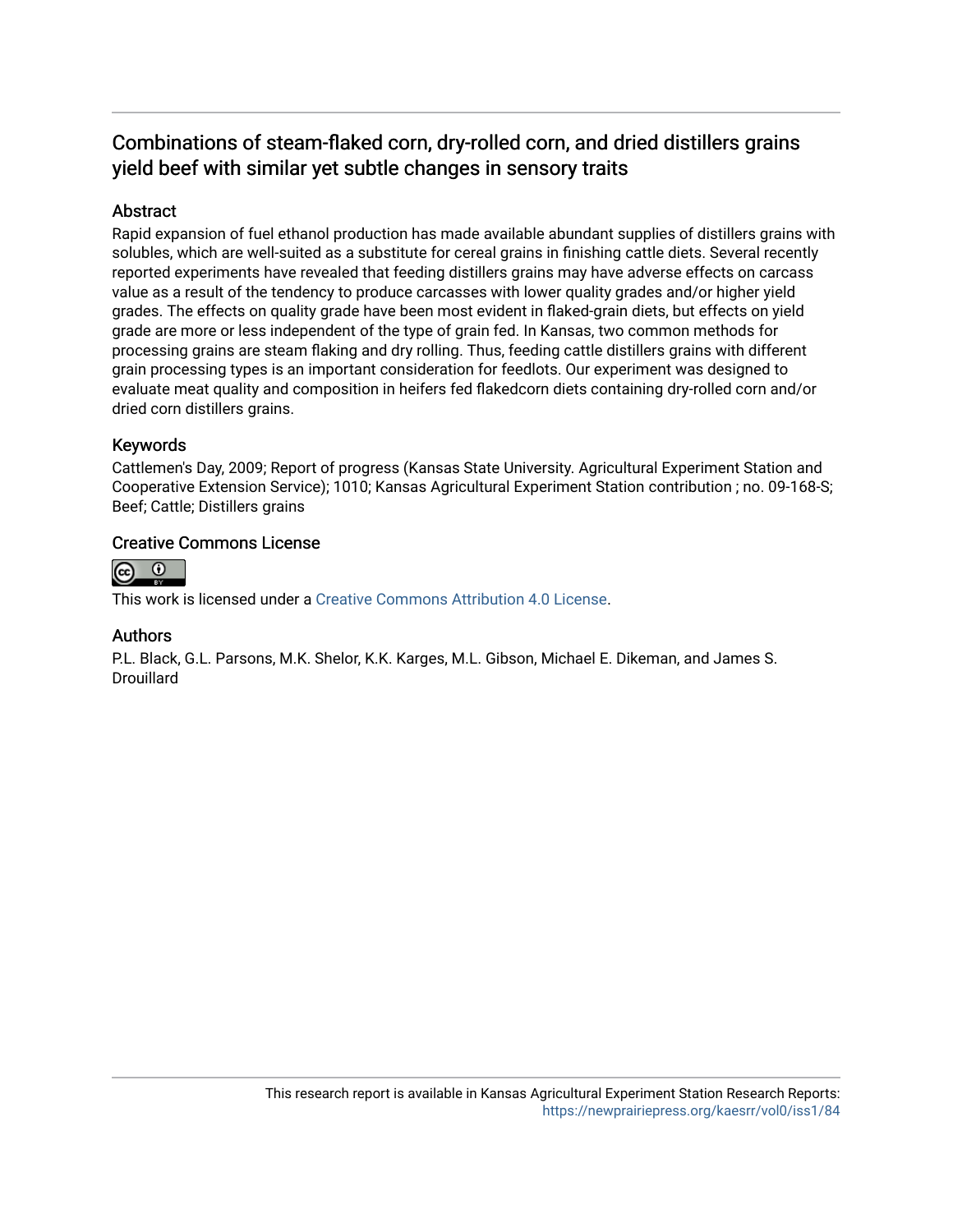# **Combinations of Steam-Flaked Corn, Dry-Rolled Corn, and Dried Distillers Grains Yield Beef with Similar yet Subtle Changes in Sensory Traits1**

P. L. Black, G. L. Parsons, M. K. Shelor, M. E. Dikeman, K. K. Karges<sup>2</sup>, M. L. Gibson<sup>2</sup>, and J. S. Drouillard

### **Introduction**

Rapid expansion of fuel ethanol production has made available abundant supplies of distillers grains with solubles, which are well-suited as a substitute for cereal grains in finishing cattle diets. Several recently reported experiments have revealed that feeding distillers grains may have adverse effects on carcass value as a result of the tendency to produce carcasses with lower quality grades and/or higher yield grades. The effects on quality grade have been most evident in flaked-grain diets, but effects on yield grade are more or less independent of the type of grain fed. In Kansas, two common methods for processing grains are steam flaking and dry rolling. Thus, feeding cattle distillers grains with different grain processing types is an important consideration for feedlots. Our experiment was designed to evaluate meat quality and composition in heifers fed flakedcorn diets containing dry-rolled corn and/or dried corn distillers grains.

## **Experimental Procedures**

Crossbred yearling heifers ( $n = 689$ ) were used in a finishing trial to evaluate the effects of feeding dry-rolled corn (DRC) and dried corn distillers grains with solubles (DDGS) in steam-flaked corn (SFC) diets. Diets consisted of SFC with 0 or 25% DDGS and 0 or 25% DRC (Table 1) in a  $2 \times 2$  factorial arrangement of treatments. Heifers were blocked into light and heavy weight groups according to initial body weight and were fed in 28 dirt-surfaced pens with 23 to 25 head per pen. Heifers in the heavy and light weight blocks were fed once daily for 137 and 157 days, respectively. Four animals were randomly selected from each of 24 pens, and wholesale ribs were removed from one side of each carcass after a 24-hour chill. Ribeyes were collected from the rib sections and analyzed for color display life, lipid oxidation, and sensory attributes. Steaks (1-in. thick) were evaluated for color shelf life during a 7-day simulated retail display period as well as for purge loss during a 21-day aging period, weight loss during cooking, and lipid oxidation (TBARS). Sensory attributes were analyzed by the Department of Human Nutrition at Kansas State University on a 15-point scale. Traits analyzed were initial tenderness, juiciness, chewiness, beef flavor, residual connective tissue, mealy texture, fiber awareness, bloody/serumy flavors, metallic flavors, and rancidity.

<sup>&</sup>lt;sup>1</sup> This project was funded in part by beef and veal producers and importers through their \$1-per-head checkoff and was produced for the Cattlemen's Beef Board and state beef councils by the National Cattlemen's Beef Association.

<sup>2</sup> Dakota Gold Research Association, Sioux Falls, SD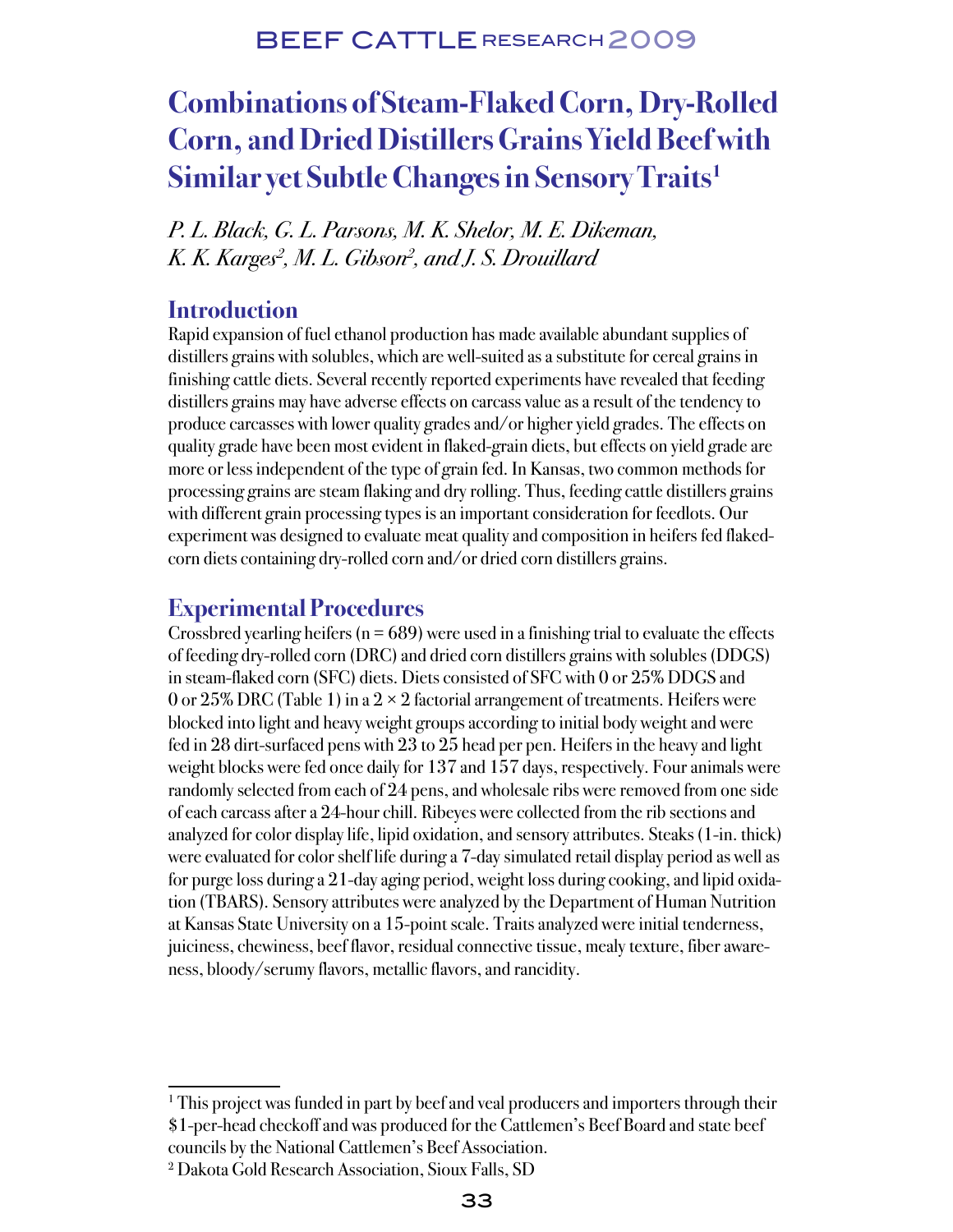### **Results and Discussion**

Steaks from cattle fed the different diets did not differ in color display attributes or TBARS values (P>0.20; data not presented). Weight loss during cooking was greater for steaks from heifers fed DRC diets compared with steaks from their counterparts without DRC (P<0.05; Figure 1). Purge loss was not different among treatments (Figure 2). Replacing portions of SFC with DDGS had no effect (P>0.10) on sensory traits, lipid oxidation, or retail color display attributes (Table 2). However, addition of DRC to the diet did alter some sensory attributes; it decreased beef flavor and mealy texture and increased metallic flavor and chewiness (P<0.10). Vitamin E concentrations were lower for lean beef from cattle fed DDGS than for beef from cattle fed diets without DDGS (P<0.05; Figure 3).

### **Implications**

Replacing a portion of SFC with DDGS would be expected to result in beef with similar sensory traits but lower vitamin E compared with beef from animals fed traditional flaked-corn diets, whereas adding DRC could cause some subtle negative effects on meat palatability.

|                           |         | <b>SFC</b> | $SFC + 25\% DRC$ |          |  |
|---------------------------|---------|------------|------------------|----------|--|
| Ingredient, %             | 0% DDGS | 25% DDGS   | 0%DDGS           | 25% DDGS |  |
| <b>SFC</b>                | 82.1    | 58.2       | 56.8             | 33.1     |  |
| <b>DDGS</b>               |         | 25.4       |                  | 25.3     |  |
| <b>DRC</b>                |         |            | 25.5             | 25.3     |  |
| Alfalfa hay               | 5.9     | 5.9        | 5.9              | 5.8      |  |
| Corn steep liquor         | 6.5     | 6.4        | 6.4              | 6.4      |  |
| Supplement <sup>1,2</sup> | 2.8     | 2.5        | 2.7              | 2.5      |  |
| Limestone                 | 1.5     | 1.6        | 1.5              | 1.6      |  |
| Urea                      | 1.2     |            | 1.2              |          |  |
| Nutrients, %              |         |            |                  |          |  |
| Crude protein             | 14.7    | 16.3       | 14.8             | 16.4     |  |
| Calcium                   | 0.6     | 0.6        | 0.6              | 0.6      |  |
| Phosphorus                | 0.3     | 0.5        | 0.2              | 0.4      |  |
| Potassium                 | 0.4     | 0.3        | 0.2              | 0.3      |  |
| Ether extract             | 0.0     | 2.7        | 0.0              | 2.7      |  |
| Neutral detergent fiber   | 3.3     | 10.8       | 3.3              | 10.7     |  |

**Table 1. Composition of finishing diets containing steam-flaked corn (SFC) with or without dried corn distillers grains with solubles (DDGS) and/or dry-rolled corn (DRC)**

1 Formulated to meet or exceed nutritional requirements and provide 300 mg monensin, 90 mg tylosin, and 0.5 mg melengestrol acetate per animal daily.

2 Optaflexx was included at 200 mg/animal for the final 42 days on feed.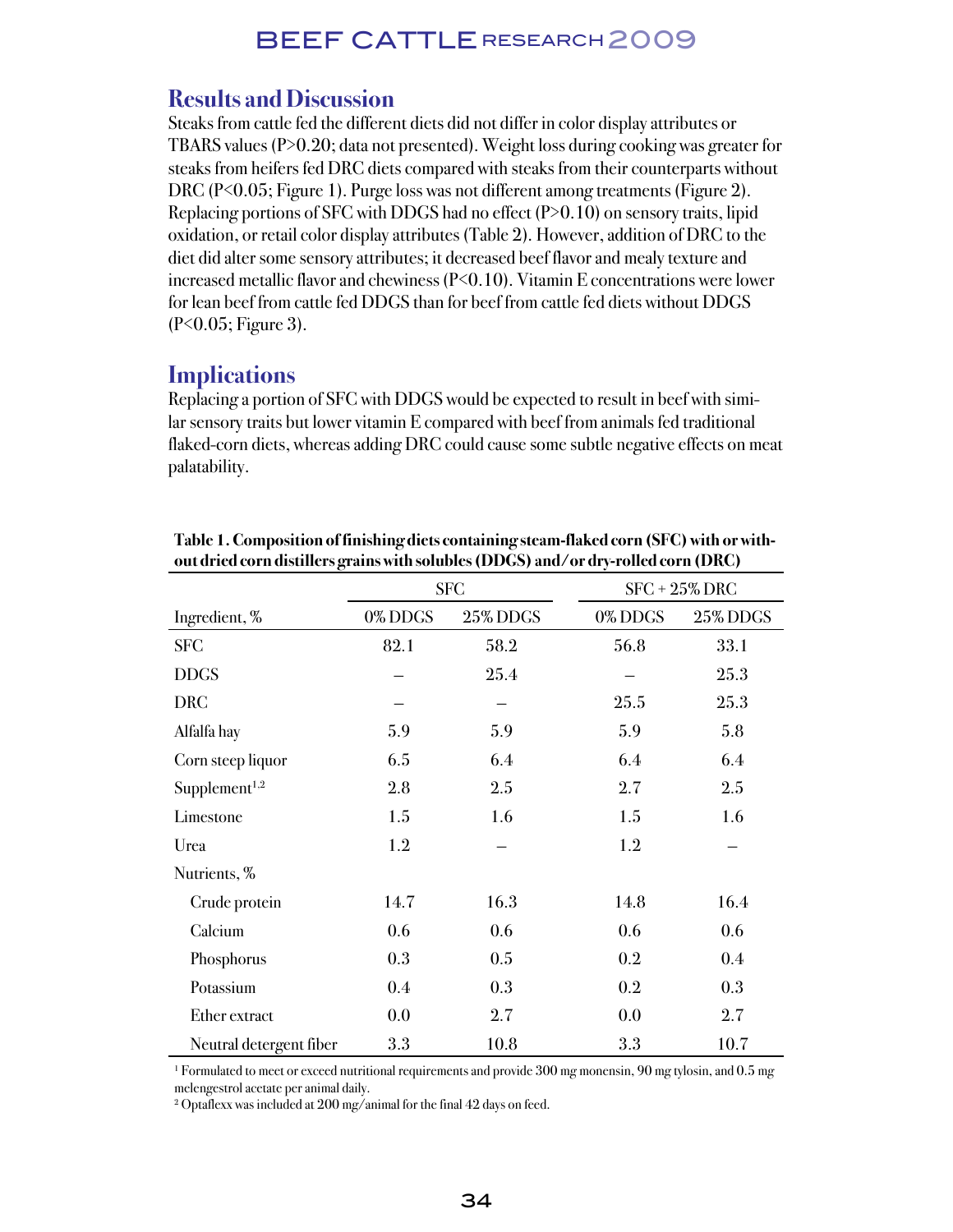| Item <sup>1</sup>          | <b>SFC</b>       |                 | $SFC + 25\% DRC$ |          |            | P-values   |             |          |
|----------------------------|------------------|-----------------|------------------|----------|------------|------------|-------------|----------|
|                            | 0% DDGS          | <b>25% DDGS</b> | 0% DDGS          | 25% DDGS | <b>SEM</b> | <b>DRC</b> | <b>DDGS</b> | DRC*DDGS |
| Initial tenderness         | 10.3             | 10.0            | 9.8              | 10.2     | 0.20       | 0.56       | 0.98        | 0.14     |
| Juiciness                  | 4.7              | 4.7             | 4.6              | 4.9      | 0.20       | 0.62       | 0.39        | 0.52     |
| Chewiness                  | 9.1              | 9.2             | 9.4              | 9.3      | 0.08       | 0.07       | 0.97        | 0.15     |
| Mealy texture              | 2.0              | 2.0             | 1.9              | 1.7      | 0.13       | 0.09       | 0.66        | 0.41     |
| Fiber awareness            | 8.8              | 8.8             | 8.9              | 8.9      | 0.10       | 0.32       | 0.86        | 0.59     |
| Residual connective tissue | $2.4\phantom{0}$ | 2.5             | 2.6              | 2.5      | 0.12       | 0.37       | 0.98        | 0.31     |
| <b>Beef flavor</b>         | 11.4             | 11.1            | 10.9             | 11.1     | 0.11       | 0.09       | 0.59        | 0.02     |
| Bloody/serumy              | 3.9              | 3.8             | 3.8              | 3.9      | 0.13       | 0.94       | 0.96        | 0.29     |
| Metallic flavor            | 1.6              | 1.7             | 1.9              | 1.8      | 0.11       | 0.08       | 0.91        | 0.49     |
| Rancid flavor              | 0.1              | 0.1             | 0.1              | $0.2\,$  | 0.05       | 0.20       | 0.43        | 0.48     |

| Table 2. Sensory attributes of longissimus steaks from cattle fed steam-flaked corn (SFC) diets containing 0 or 25% dry-rolled corn (DRC) and 0 or 25% dried |  |
|--------------------------------------------------------------------------------------------------------------------------------------------------------------|--|
| corn distillers grains with solubles (DDGS)                                                                                                                  |  |

| Chewiness                  | 9.1     | 9.2  | 9.4  | 9.3  | 0.08 | 0.07 | 0.97 | 0.15 |
|----------------------------|---------|------|------|------|------|------|------|------|
| Mealy texture              | $2.0\,$ | 2.0  | 1.9  | 1.7  | 0.13 | 0.09 | 0.66 | 0.41 |
| Fiber awareness            | 8.8     | 8.8  | 8.9  | 8.9  | 0.10 | 0.32 | 0.86 | 0.59 |
| Residual connective tissue | $2.4\,$ | 2.5  | 2.6  | 2.5  | 0.12 | 0.37 | 0.98 | 0.31 |
| Beef flavor                | 11.4    | 11.1 | 10.9 | 11.1 | 0.11 | 0.09 | 0.59 | 0.02 |
| Bloody/serumy              | 3.9     | 3.8  | 3.8  | 3.9  | 0.13 | 0.94 | 0.96 | 0.29 |
| Metallic flavor            | 1.6     | 1.7  | 1.9  | 1.8  | 0.11 | 0.08 | 0.91 | 0.49 |
| Rancid flavor              | 0.1     | 0.1  | 0.1  | 0.2  | 0.05 | 0.20 | 0.43 | 0.48 |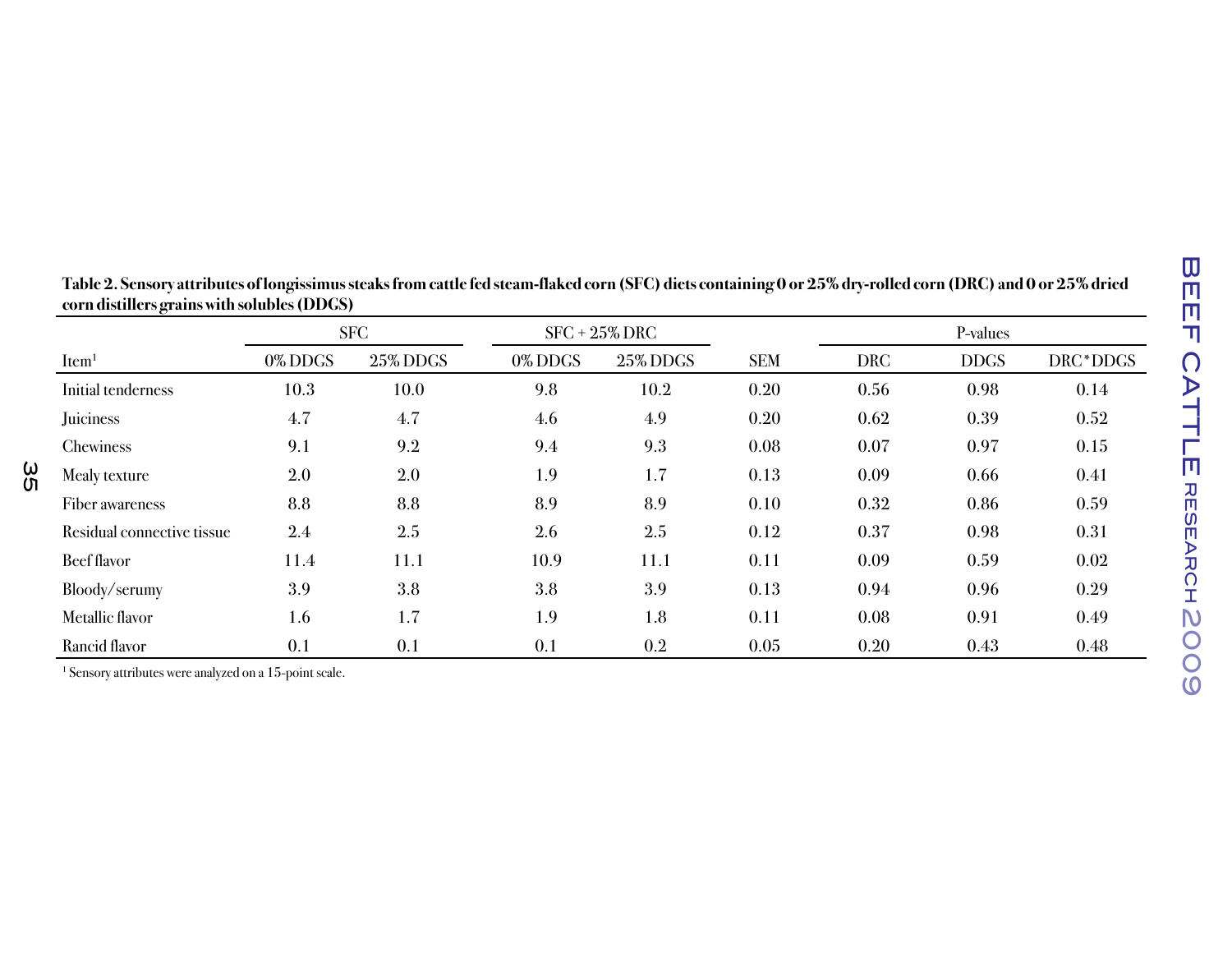

**Figure 1. Cooking loss of steaks derived from cattle fed steam-flaked corn (SFC) diets with 0 or 25% dry-rolled corn (DRC) and 0 or 25% dried distillers grains with solubles (DDGS).** 



**Figure 2. Purge loss of steaks derived from cattle fed steam-flaked corn (SFC) diets with 0 or 25% dry-rolled corn (DRC) and 0 or 25% dried distillers grains with solubles (DDGS).**